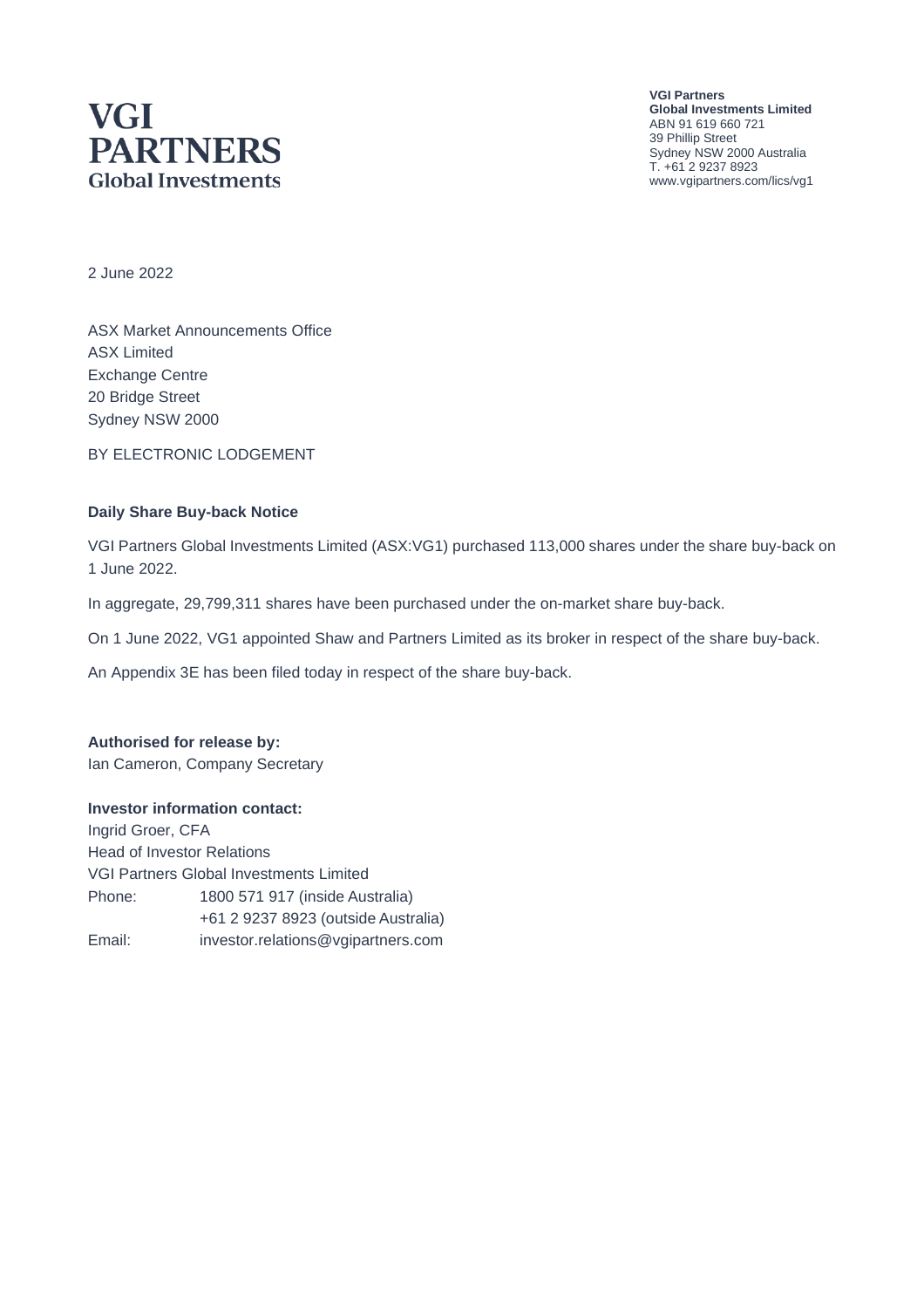*Rule 3.8A*

# **Appendix 3E**

# **Daily share buy-back notice (***except* **minimum holding buy-back and selective buy-back)**

*Information and documents given to ASX become ASX's property and may be made public.* Introduced 1/9/99. Origin: rule 3.6, Appendix 7C. Amended 30/9/2001, 11/01/10

| Name of entity                                 | ABN/ARSN       |
|------------------------------------------------|----------------|
| <b>VGI Partners Global Investments Limited</b> | 91 619 660 721 |

We (the entity) give ASX the following information.

## **Information about buy-back**

1 Type of buy-back On-market buy-back within 10/12 limit

2 Date Appendix 3C was given to ASX

18 August 2020

## **Total of all shares/units bought back, or in relation to which acceptances have been received, before, and on, previous day**

|   |                                                                                                                                              | <b>Before previous</b><br>day | Previous day |
|---|----------------------------------------------------------------------------------------------------------------------------------------------|-------------------------------|--------------|
| 3 | Number of shares/units bought<br>back or if buy-back is an equal<br>access scheme, in relation to<br>which acceptances have been<br>received | 29,686,311                    | 113,000      |
|   | Total consideration paid<br>or<br>payable for the shares/units                                                                               | \$65,917,851.03               | \$176,910.00 |

<sup>+</sup> See chapter 19 for defined terms.